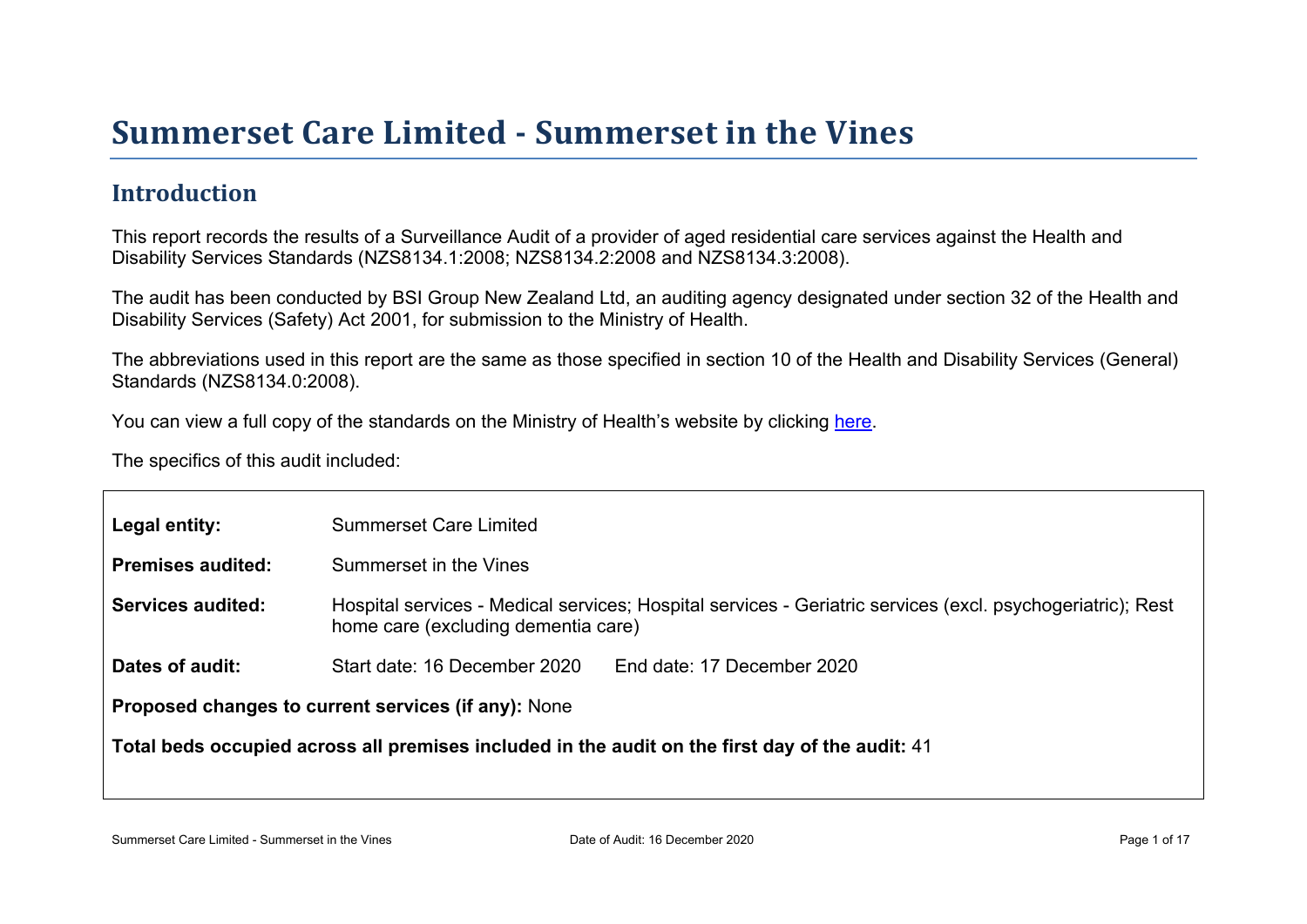## **Executive summary of the audit**

## **Introduction**

This section contains a summary of the auditors' findings for this audit. The information is grouped into the six outcome areas contained within the Health and Disability Services Standards:

- consumer rights
- organisational management
- continuum of service delivery (the provision of services)
- safe and appropriate environment
- restraint minimisation and safe practice
- infection prevention and control.

As well as auditors' written summary, indicators are included that highlight the provider's attainment against the standards in each of the outcome areas. The following table provides a key to how the indicators are arrived at.

#### **Key to the indicators**

| <b>Indicator</b> | <b>Description</b>                                                                                                                        | <b>Definition</b>                                                                       |
|------------------|-------------------------------------------------------------------------------------------------------------------------------------------|-----------------------------------------------------------------------------------------|
|                  | Includes commendable elements above the required<br>levels of performance                                                                 | All standards applicable to this service fully attained with<br>some standards exceeded |
|                  | No short falls                                                                                                                            | Standards applicable to this service fully attained                                     |
|                  | Some minor shortfalls but no major deficiencies and<br>required levels of performance seem achievable without<br>extensive extra activity | Some standards applicable to this service partially<br>attained and of low risk         |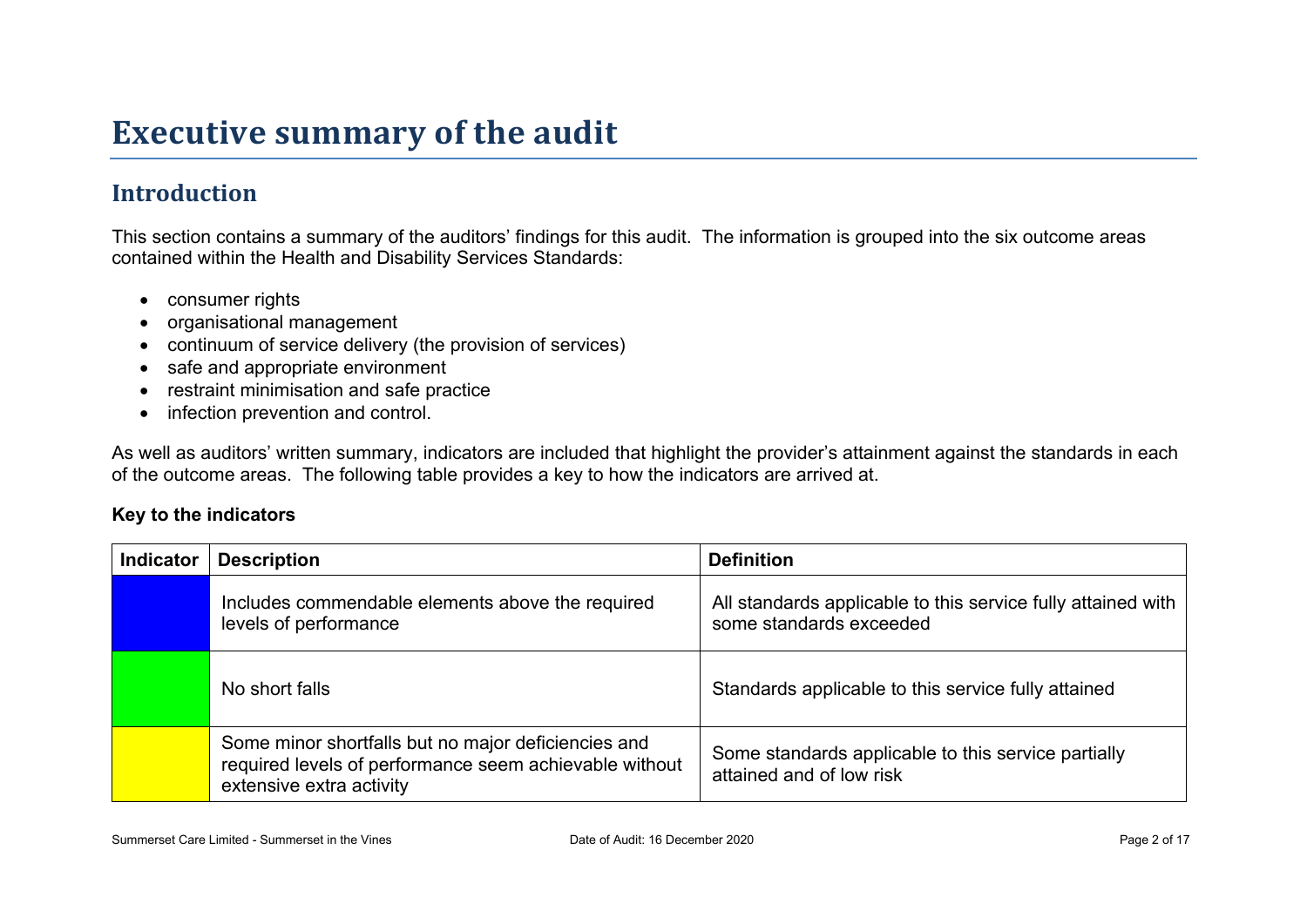| <b>Indicator</b> | <b>Description</b>                                                                              | <b>Definition</b>                                                                                                               |
|------------------|-------------------------------------------------------------------------------------------------|---------------------------------------------------------------------------------------------------------------------------------|
|                  | A number of shortfalls that require specific action to<br>address                               | Some standards applicable to this service partially<br>attained and of medium or high risk and/or unattained<br>and of low risk |
|                  | Major shortfalls, significant action is needed to achieve<br>the required levels of performance | Some standards applicable to this service unattained<br>and of moderate or high risk                                            |

### **General overview of the audit**

Summerset in the Vines provides care to 43 residents at hospital and rest home level care. On the day of the audit there were 41 residents in total.

This unannounced surveillance audit was conducted against a subset of the Health and Disability Services Standards and the contract with the district health board. The audit process included the review of policies and procedures, the review of residents and staff files, observations and interviews with residents, family, management and staff.

The service is managed by a village manager who has been in the role for five years. The village manager is supported by a care centre manager who has been in the position for five months. The care centre manager is supported by the clinical nurse lead. Management are supported by a regional operations manager and regional quality manager.

The service has an established quality and risk management system. Residents and families interviewed commented positively on the standard of care and services provided.

The four previous audit shortfalls have been addressed around care planning, hot water temperatures, first aid training and infection control meetings.

This audit did not identify any further areas requiring improvement.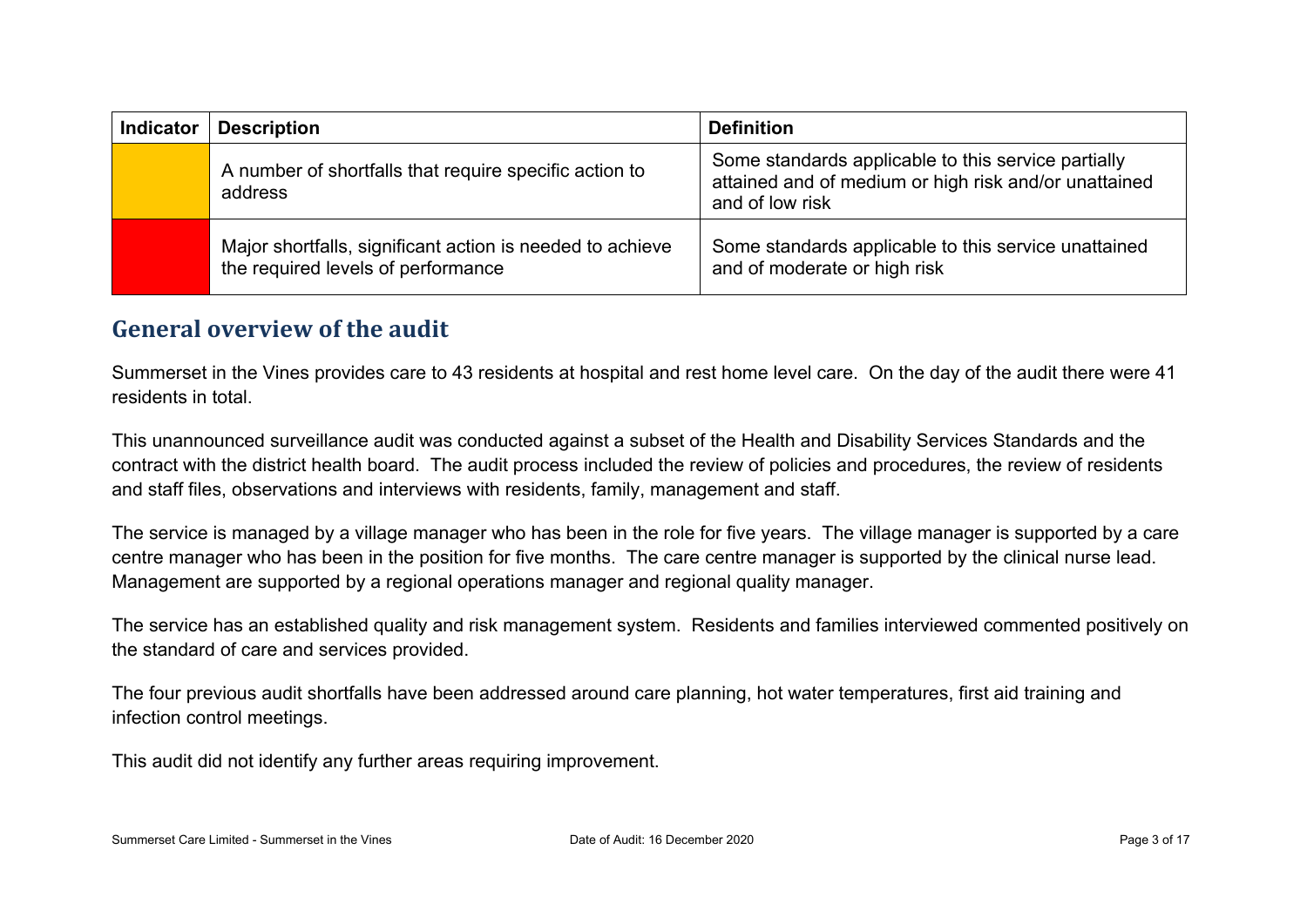### **Consumer rights**

The service has a culture of open disclosure. Families are regularly updated of residents' condition including any acute changes or incidents. Complaints processes are implemented and managed in line with the Code. Residents and family interviewed verified ongoing involvement with the community.

#### **Organisational management**

| Includes 9 standards that support an outcome where consumers receive services that comply | <b>S</b> tan |
|-------------------------------------------------------------------------------------------|--------------|
| with legislation and are managed in a safe, efficient and effective manner.               | to thi       |
|                                                                                           | attair       |

dards applicable is service fully attained.

Summerset in the Vines implements a quality and risk management system that supports the provision of clinical care. Key components of the quality management system link to include monthly quality improvement meetings. Surveys and monthly resident meetings provide residents and families with an opportunity for feedback about the service. Quality performance is reported to staff at meetings and includes discussion about incidents, infections and internal audit results. There are human resources policies including recruitment, selection, orientation and staff training and development. The service has an orientation programme that provides new staff with relevant information for safe work practice. There is an in-service training programme covering relevant aspects of care. There is a staffing policy in place.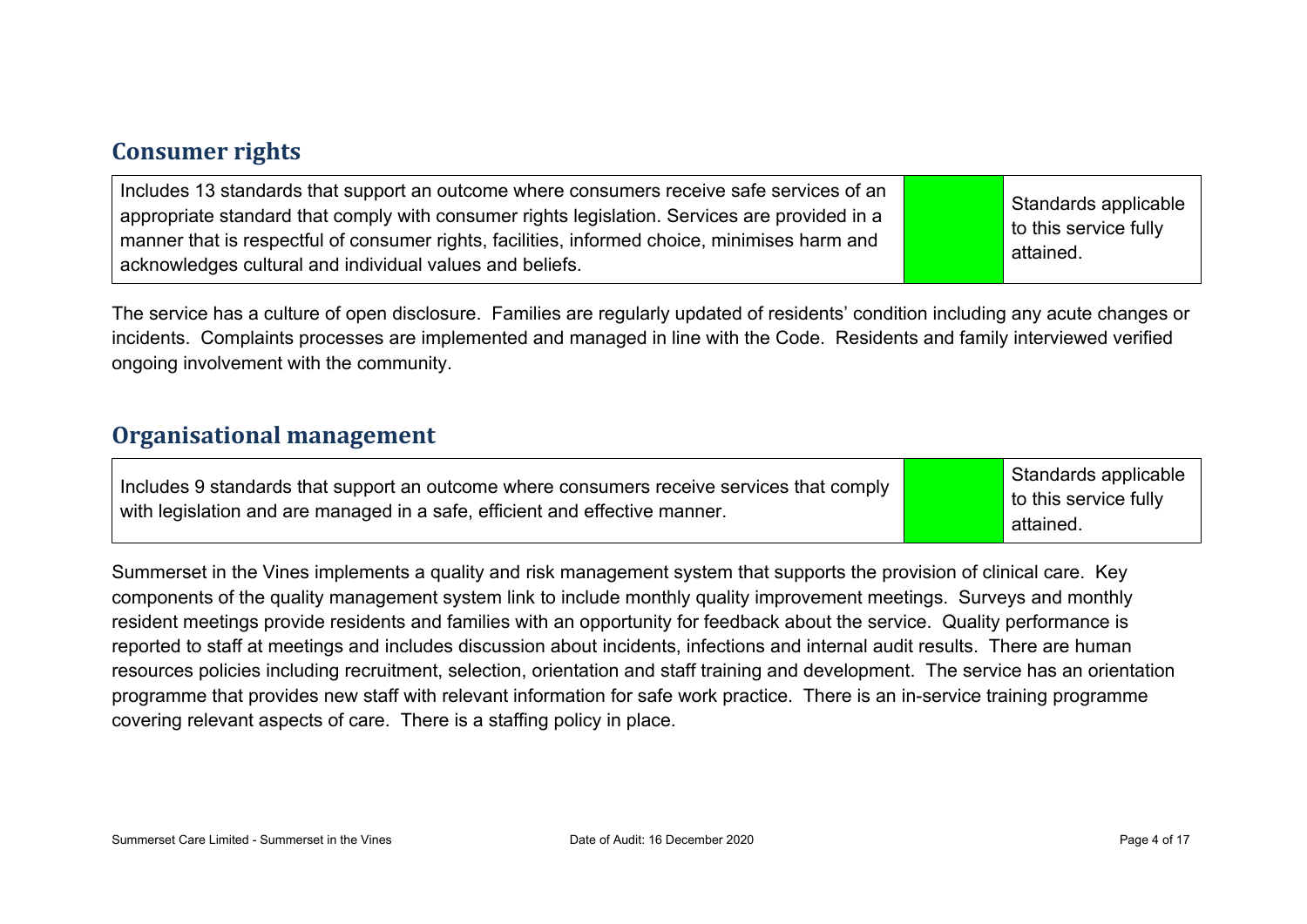### **Continuum of service delivery**

Includes 13 standards that support an outcome where consumers participate in and receive timely assessment, followed by services that are planned, coordinated, and delivered in a timely and appropriate manner, consistent with current legislation.

Standards applicable to this service fully attained.

There is a well-developed information pack available for residents and families/whānau at entry. The service uses an electronic patient management system. Care plans are developed by the registered nurses who also have responsibility for maintaining and reviewing care plans. Care plans reviewed were individually developed with the resident, and family/whānau involvement is included where appropriate, they are evaluated six-monthly or more frequently when clinically indicated. There is a medication management system in place that follows appropriate administration and storage practices. Each resident is reviewed at least three-monthly by their general practitioner. A range of individual and group activities is available and coordinated by the diversional therapist. All meals are prepared on site. There is a seasonal menu in place, which is reviewed by a dietitian. Residents' food preferences are accommodated, and the residents and relatives reported satisfaction with the food service.

### **Safe and appropriate environment**

Includes 8 standards that support an outcome where services are provided in a clean, safe environment that is appropriate to the age/needs of the consumer, ensure physical privacy is maintained, has adequate space and amenities to facilitate independence, is in a setting appropriate to the consumer group and meets the needs of people with disabilities.

Standards applicable to this service fully attained.

Chemicals were stored safely throughout the facility and hot water temperatures are monitored. The building has a current warrant of fitness. There was sufficient space to allow the movement of residents around the facility using mobility aids or lazy-boy chairs. The hallways and communal areas were spacious and accessible. The outdoor areas were safe and easily accessible and provide seating and shade. The service has implemented policies and procedures for civil defence and other emergencies and six-monthly fire drills are conducted.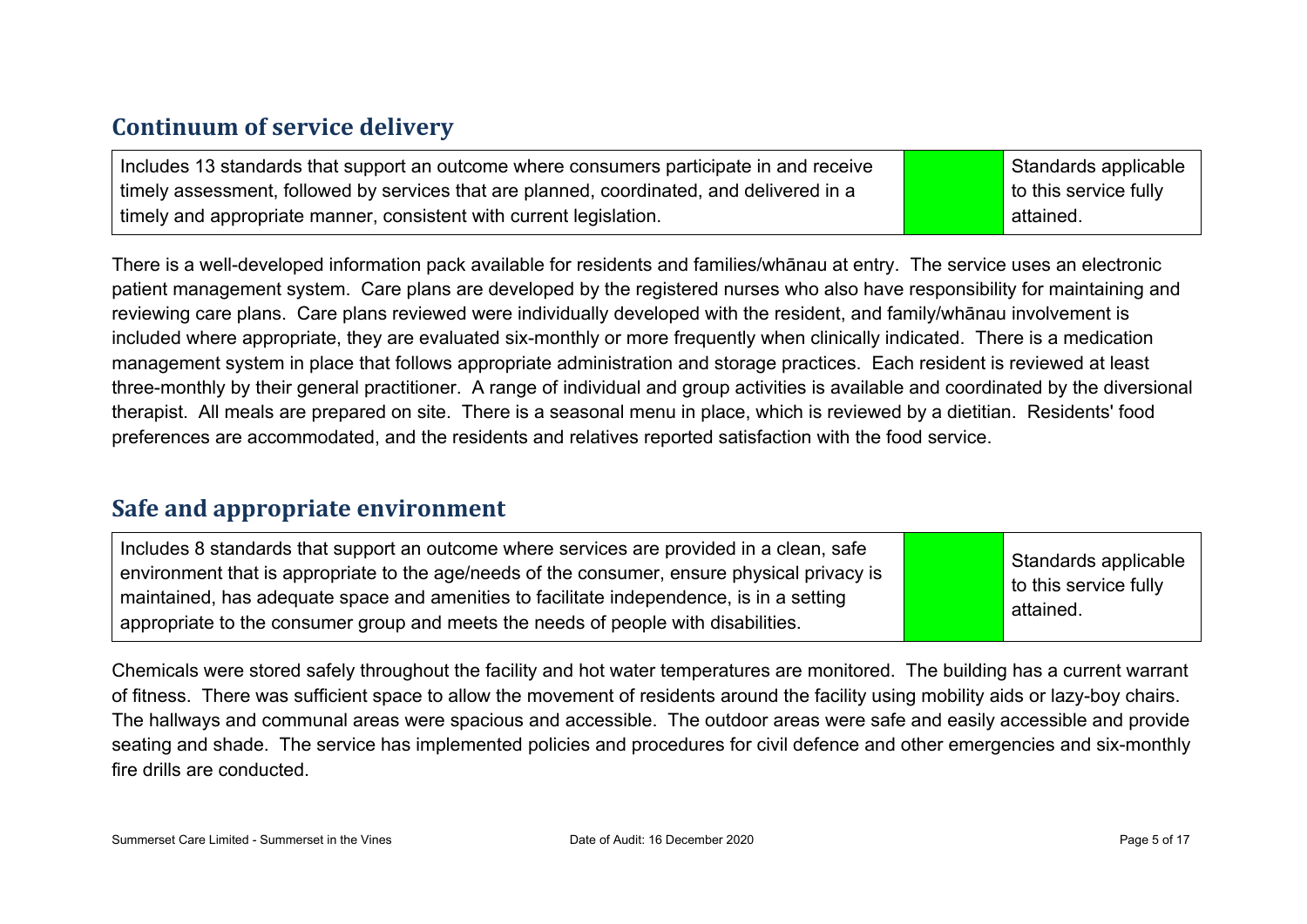#### **Restraint minimisation and safe practice**

| Includes 3 standards that support outcomes where consumers receive and experience<br>services in the least restrictive and safe manner through restraint minimisation. | Standards applicable<br>$\vert$ to this service fully<br>attained. |
|------------------------------------------------------------------------------------------------------------------------------------------------------------------------|--------------------------------------------------------------------|
|------------------------------------------------------------------------------------------------------------------------------------------------------------------------|--------------------------------------------------------------------|

Restraint minimisation and safe practice policies and procedures are in place to guide staff in the use of an approved enabler and/or restraint. Policy is aimed at using restraint only as a last resort. At the time of the audit there was one resident assessed as requiring the use of restraint and one using an enabler. Staff receive regular education and training on restraint minimisation.

#### **Infection prevention and control**

| Includes 6 standards that support an outcome which minimises the risk of infection to<br>consumers, service providers and visitors. Infection control policies and procedures are<br>practical, safe and appropriate for the type of service provided and reflect current accepted<br>good practice and legislative requirements. The organisation provides relevant education on<br>infection control to all service providers and consumers. Surveillance for infection is carried<br>out as specified in the infection control programme. |  | Standards applicable<br>to this service fully<br>attained. |
|----------------------------------------------------------------------------------------------------------------------------------------------------------------------------------------------------------------------------------------------------------------------------------------------------------------------------------------------------------------------------------------------------------------------------------------------------------------------------------------------------------------------------------------------|--|------------------------------------------------------------|
|----------------------------------------------------------------------------------------------------------------------------------------------------------------------------------------------------------------------------------------------------------------------------------------------------------------------------------------------------------------------------------------------------------------------------------------------------------------------------------------------------------------------------------------------|--|------------------------------------------------------------|

The infection control programme and its content and detail are appropriate for the size, complexity and degree of risk associated with the service. Surveillance data is undertaken. Infection control meetings are held regularly. Infection incidents are collected and analysed for trends and the information used to identify opportunities for improvements.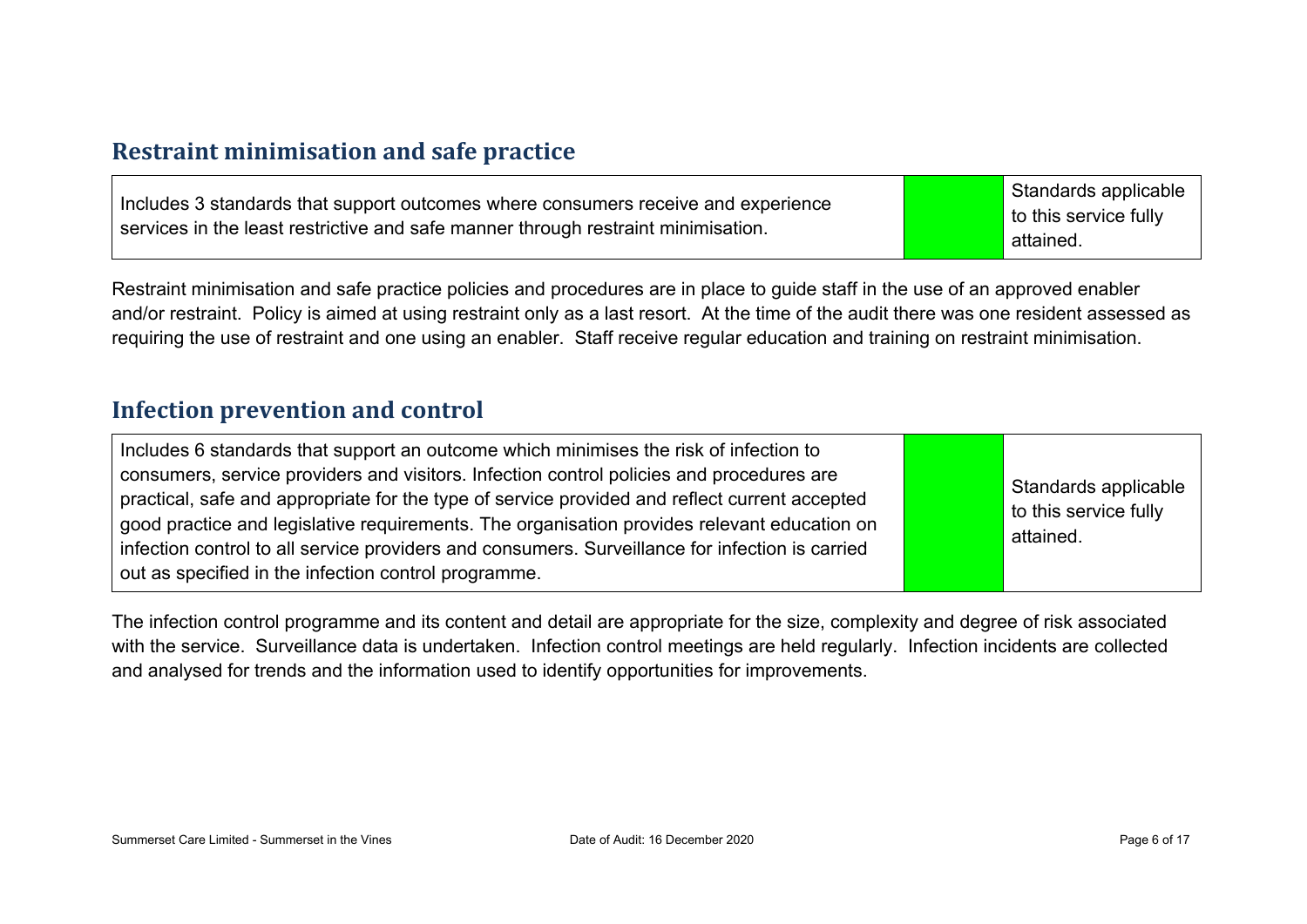## **Summary of attainment**

The following table summarises the number of standards and criteria audited and the ratings they were awarded.

| <b>Attainment</b><br>Rating | Continuous<br>Improvement<br>(CI) | <b>Fully Attained</b><br>(FA) | <b>Partially</b><br><b>Attained</b><br><b>Negligible Risk</b><br>(PA Negligible) | <b>Partially</b><br><b>Attained Low</b><br><b>Risk</b><br>(PA Low) | <b>Partially</b><br><b>Attained</b><br><b>Moderate Risk</b><br>(PA Moderate) | <b>Partially</b><br><b>Attained High</b><br><b>Risk</b><br>(PA High) | <b>Partially</b><br><b>Attained Critical</b><br><b>Risk</b><br>(PA Critical) |
|-----------------------------|-----------------------------------|-------------------------------|----------------------------------------------------------------------------------|--------------------------------------------------------------------|------------------------------------------------------------------------------|----------------------------------------------------------------------|------------------------------------------------------------------------------|
| <b>Standards</b>            |                                   | 18                            |                                                                                  |                                                                    |                                                                              |                                                                      |                                                                              |
| <b>Criteria</b>             |                                   | 47                            |                                                                                  |                                                                    |                                                                              |                                                                      |                                                                              |

| <b>Attainment</b><br>Rating | <b>Unattained</b><br><b>Negligible Risk</b><br>(UA Negligible) | <b>Unattained Low</b><br><b>Risk</b><br>(UA Low) | <b>Unattained</b><br><b>Moderate Risk</b><br>(UA Moderate) | <b>Unattained High</b><br><b>Risk</b><br>(UA High) | Unattained<br><b>Critical Risk</b><br>(UA Critical) |
|-----------------------------|----------------------------------------------------------------|--------------------------------------------------|------------------------------------------------------------|----------------------------------------------------|-----------------------------------------------------|
| <b>Standards</b>            |                                                                |                                                  |                                                            |                                                    |                                                     |
| Criteria                    |                                                                |                                                  |                                                            |                                                    |                                                     |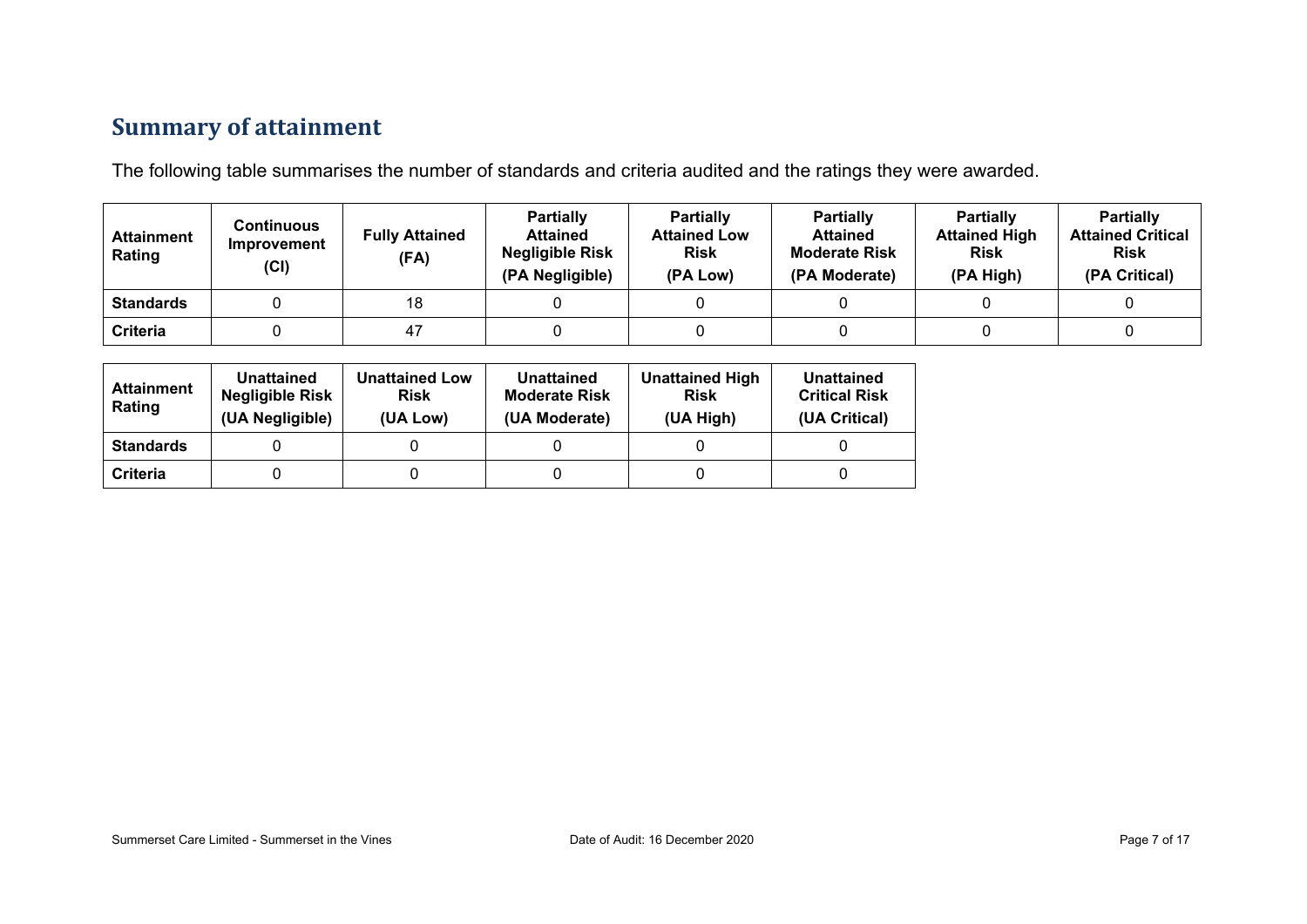# Attainment against the Health and Disability Ser vices Standar ds

The following table contains the results of all the standards assessed by the auditors at this audit. Depending on the services they provide, not all standards are relevant to all providers and not all standards are assessed at every audit.

Please note that Standard 1.3.3: Service Provision Requirements has been removed from this report, as it includes information specific to the healthcare of individual residents. Any corrective actions required relating to this standard, as a result of this audit. are retained and displayed in the next section.

For more information on the standards, please click [here](http://www.health.govt.nz/our-work/regulation-health-and-disability-system/certification-health-care-services/health-and-disability-services-standards).

For more information on the different types of audits and what they cover please click [here.](http://www.health.govt.nz/your-health/services-and-support/health-care-services/services-older-people/rest-home-certification-and-audits)

| Standard with<br>desired outcome                                                                                                                   | Attainment<br>Rating | Audit Evidence                                                                                                                                                                                                                                                                                                                                                                                                                                                                                                                                                                                                                                                                                                                                                                                                                                                                                                                                                                                                                                                                                                                                                                                                                                                                                                                                                                                                                         |
|----------------------------------------------------------------------------------------------------------------------------------------------------|----------------------|----------------------------------------------------------------------------------------------------------------------------------------------------------------------------------------------------------------------------------------------------------------------------------------------------------------------------------------------------------------------------------------------------------------------------------------------------------------------------------------------------------------------------------------------------------------------------------------------------------------------------------------------------------------------------------------------------------------------------------------------------------------------------------------------------------------------------------------------------------------------------------------------------------------------------------------------------------------------------------------------------------------------------------------------------------------------------------------------------------------------------------------------------------------------------------------------------------------------------------------------------------------------------------------------------------------------------------------------------------------------------------------------------------------------------------------|
| Standard 1.1.13:<br>Complaints<br>Management<br>The right of the<br>consumer to make a<br>complaint is<br>understood,<br>respected, and<br>upheld. | <b>FA</b>            | The organisational complaints policy states that the village manager has overall responsibility for ensuring all<br>complaints (verbal or written) are fully documented and investigated. There is an electronic complaint register that<br>includes relevant information regarding the complaint. The number of complaints received each month is reported<br>monthly to staff via the various meetings. There have been three complaints made in 2019 and five 2020 YTD. All<br>complaints have been managed in line with Right 10 of the Code. A review of complaints documentation evidenced<br>resolution of the complaint to the satisfaction of the complainant and advocacy offered. Complaints follow-up has<br>included additional training for staff such as boundaries and safe use of wheelchairs. One complaint received<br>through the Health and Disability office (October 2019) included an action plan. The action plan had been followed<br>up and all issues closed by the Health and Disability service.<br>Residents (four hospital and two rest home) and family members advised that they are aware of the complaint's<br>procedure. Discussion around concerns, complaints and compliments was evident in facility meeting minutes. Staff<br>interviewed (four caregivers, one registered nurse, the cook, an activities person and the maintenance person) were<br>able to describe the complaints process. |
| Standard 1.1.9:<br>Communication                                                                                                                   | FA                   | There is a policy to guide staff on the process around open disclosure. The village manager and care centre<br>manager confirmed family are kept informed. Two relatives interviewed with family at hospital level stated they are<br>notified promptly of any incidents/accidents. Residents/relatives have the opportunity to feedback on service                                                                                                                                                                                                                                                                                                                                                                                                                                                                                                                                                                                                                                                                                                                                                                                                                                                                                                                                                                                                                                                                                    |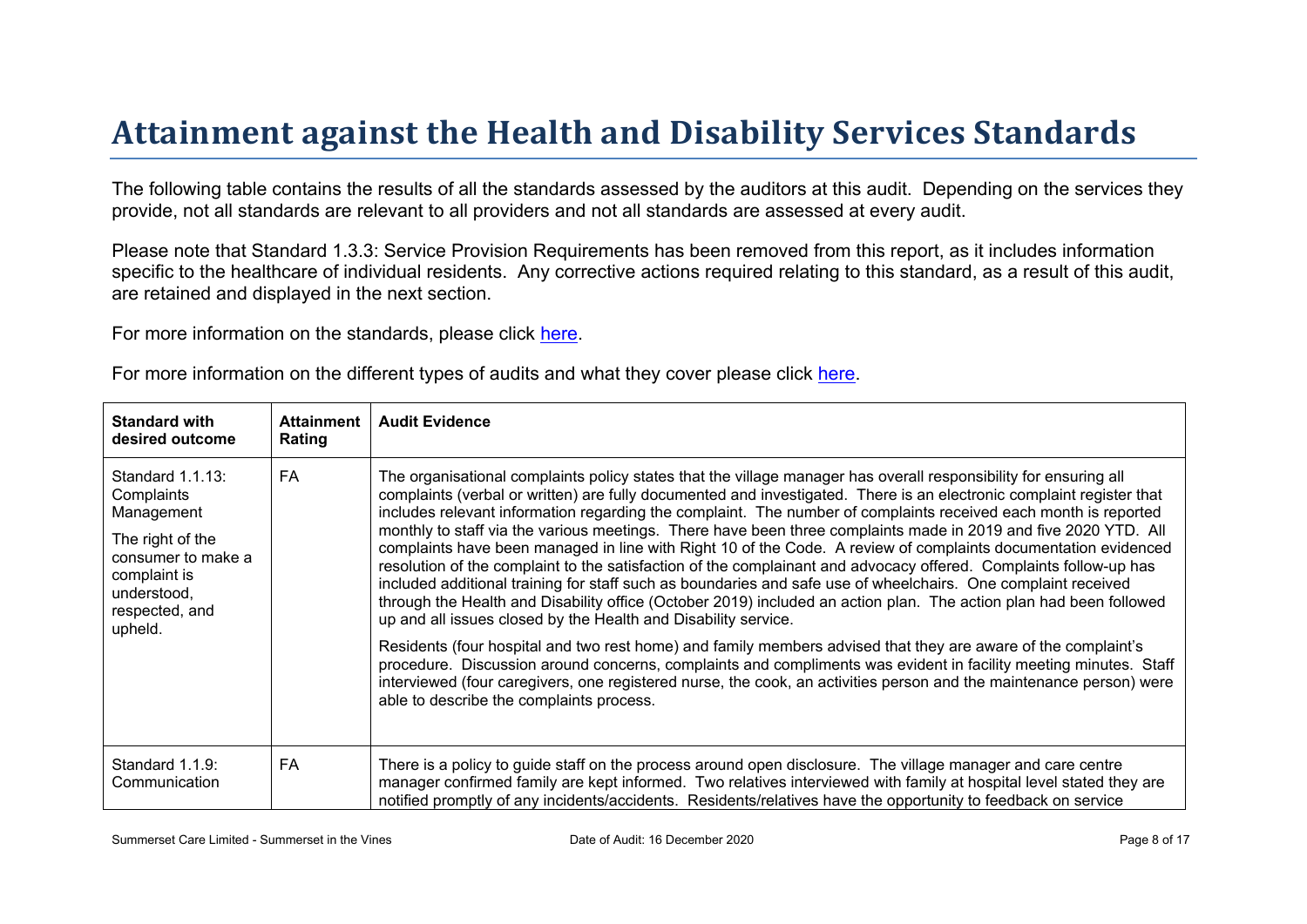| Service providers<br>communicate<br>effectively with<br>consumers and<br>provide an<br>environment<br>conducive to effective<br>communication.                                  |           | delivery through annual surveys and open-door communication with management. Resident meetings encourage<br>open discussion around the services provided (meeting minutes sighted). Accident/incident forms reviewed<br>evidenced relatives are informed of any incidents/accidents. Relatives interviewed stated they are notified promptly<br>of any changes to residents' health status. If residents or family/whanau have difficulty with written or spoken<br>English, the interpreter services are made available.                                                                                                                                                                                                                                                                                                                                                                                                                                                                                                                                                                                                                                                                                                                                                                                                                                                                                                                                                                                                                                                                                                                                |
|---------------------------------------------------------------------------------------------------------------------------------------------------------------------------------|-----------|----------------------------------------------------------------------------------------------------------------------------------------------------------------------------------------------------------------------------------------------------------------------------------------------------------------------------------------------------------------------------------------------------------------------------------------------------------------------------------------------------------------------------------------------------------------------------------------------------------------------------------------------------------------------------------------------------------------------------------------------------------------------------------------------------------------------------------------------------------------------------------------------------------------------------------------------------------------------------------------------------------------------------------------------------------------------------------------------------------------------------------------------------------------------------------------------------------------------------------------------------------------------------------------------------------------------------------------------------------------------------------------------------------------------------------------------------------------------------------------------------------------------------------------------------------------------------------------------------------------------------------------------------------|
| Standard 1.2.1:<br>Governance<br>The governing body<br>of the organisation<br>ensures services are<br>planned, coordinated,<br>and appropriate to<br>the needs of<br>consumers. | <b>FA</b> | Summerset in the Vines provides care for up to 43 residents at hospital and rest home level care. On the day of the<br>audit, there were 41 residents in total, 20 residents at rest home level, including one respite resident and 21<br>residents at hospital level. All other residents were under the aged residential related care (ARRC) contract. All 43<br>beds are identified as dual-purpose.<br>The Summerset Group Limited Board of Directors have overall financial and governance responsibility and there is<br>a company strategic business plan in place. Summerset in the Vines has a site-specific business and quality plan<br>2020. Quality objectives include: person-centred care, excellent clinical care, and achievements towards<br>certification. There is a documented review of progress towards goals. Meeting minutes document review of quality<br>outcomes.<br>The village manager (non-clinical) has been in the role at Summerset in the Vines for five years. The village<br>manager is supported by a care centre manager and a clinical nurse lead. The care centre manager has been in<br>the position for five months, he has worked in a variety of clinical roles at Summerset. The clinical nurse lead has<br>been in the role for three months. There is a regional operations manager and regional quality manager (present at<br>the time of the audit) who are available to support the facility and staff.<br>The village manager and care centre manager have attended at least eight hours of leadership professional<br>development relevant to the role through the Summerset leadership programme. |
| Standard 1.2.3:<br><b>Quality And Risk</b><br>Management<br>Systems                                                                                                             | <b>FA</b> | Summerset in the Vines is implementing the organisation's quality and risk management system. There are policies<br>and procedures being implemented to provide assurance that the service is meeting accepted good practice and<br>adhering to relevant standards, including those standards relating to the Health and Disability Services (Safety) Act<br>2001. Policies are reviewed on a regular basis.                                                                                                                                                                                                                                                                                                                                                                                                                                                                                                                                                                                                                                                                                                                                                                                                                                                                                                                                                                                                                                                                                                                                                                                                                                             |
| The organisation has<br>an established,<br>documented, and<br>maintained quality                                                                                                |           | Monthly quality meeting minutes sighted, evidenced staff discussion around accident/incident data, health and<br>safety, infection control, audit outcomes, concerns and survey feedback. The service collates accident/incident and<br>infection control data. Monthly comparisons include detailed trend analysis and graphs.                                                                                                                                                                                                                                                                                                                                                                                                                                                                                                                                                                                                                                                                                                                                                                                                                                                                                                                                                                                                                                                                                                                                                                                                                                                                                                                          |
| and risk management                                                                                                                                                             |           | Facility meetings held include: weekly managers' meetings, staff meetings, and monthly registered nurse meetings                                                                                                                                                                                                                                                                                                                                                                                                                                                                                                                                                                                                                                                                                                                                                                                                                                                                                                                                                                                                                                                                                                                                                                                                                                                                                                                                                                                                                                                                                                                                         |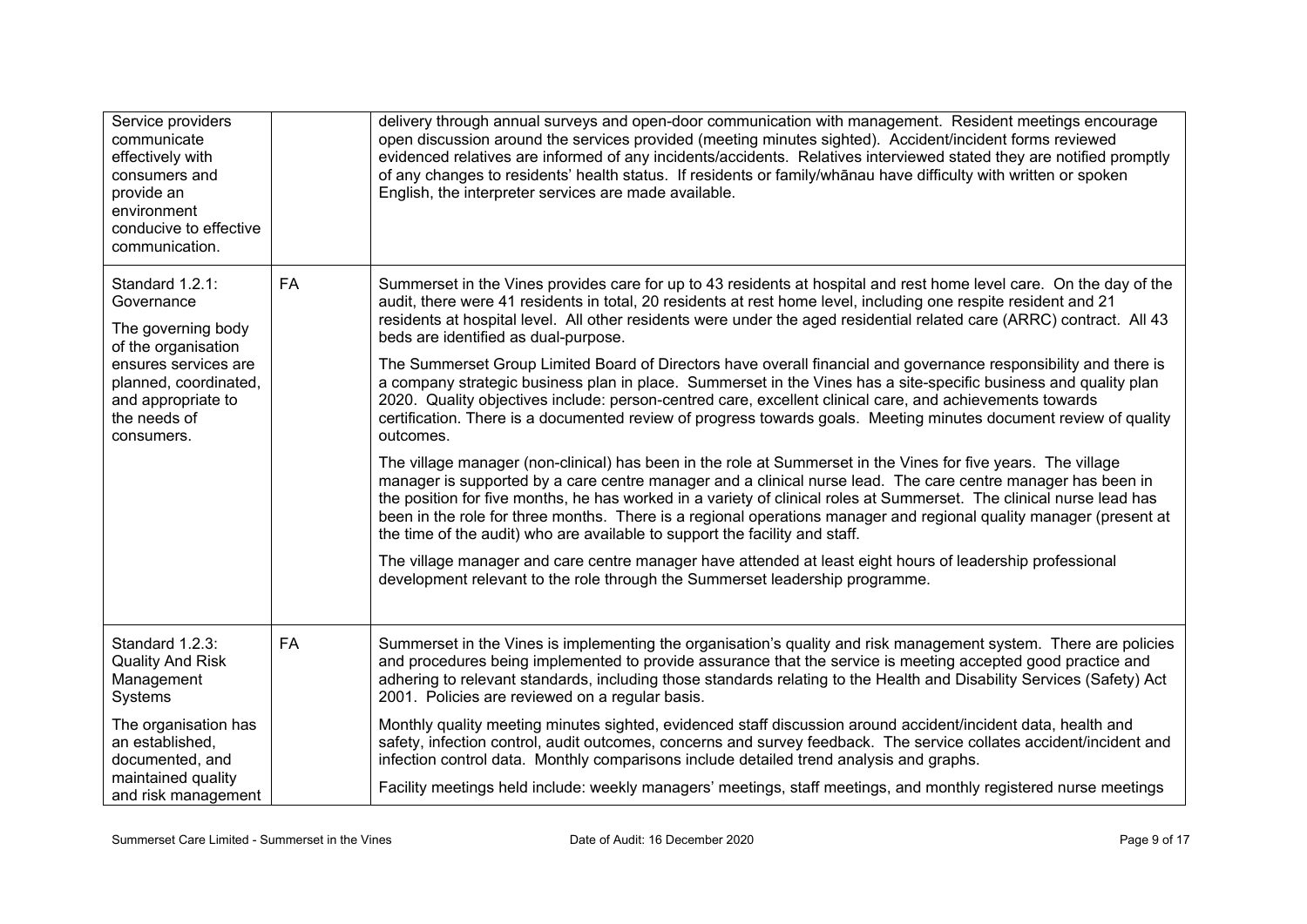| system that reflects<br>continuous quality<br>improvement<br>principles.                                                                                                                                                                                                                 |           | and monthly quality meetings. Meetings minutes sighted evidenced there is discussion around quality data<br>including complaints, compliments, health and safety, accident/incident, infection control, internal audits and survey<br>results. The staff interviewed were aware of quality data results, trends and corrective actions.<br>There is a robust internal audit programme that covers all aspects of the service and aligns with the requirements of<br>the Health and Disability Services (Safety) Act 2001. A monthly summary of internal audit outcomes is provided to<br>the quality meetings for discussion. Corrective actions are developed, implemented and signed off.<br>There is an implemented health and safety and risk management system in place including policies to guide<br>practice. The manager is responsible for health and safety education, internal audits and non-clinical<br>accident/incident investigation. There is a current hazard register. Staff confirmed they are kept informed on health<br>and safety matters at meetings.<br>Falls management strategies include assessments after falls and individualised strategies. The service has detailed<br>emergency plans covering all types of emergency situations and staff receive ongoing training around this.<br>A resident satisfaction survey was completed in September 2020 that shows an overall improved satisfaction with<br>the service. Corrective actions were documented and show continued follow-up around: meals, communication, the<br>environment and activities. |
|------------------------------------------------------------------------------------------------------------------------------------------------------------------------------------------------------------------------------------------------------------------------------------------|-----------|-----------------------------------------------------------------------------------------------------------------------------------------------------------------------------------------------------------------------------------------------------------------------------------------------------------------------------------------------------------------------------------------------------------------------------------------------------------------------------------------------------------------------------------------------------------------------------------------------------------------------------------------------------------------------------------------------------------------------------------------------------------------------------------------------------------------------------------------------------------------------------------------------------------------------------------------------------------------------------------------------------------------------------------------------------------------------------------------------------------------------------------------------------------------------------------------------------------------------------------------------------------------------------------------------------------------------------------------------------------------------------------------------------------------------------------------------------------------------------------------------------------------------------------------------------------------------------------------|
| Standard 1.2.4:<br><b>Adverse Event</b><br>Reporting<br>All adverse,<br>unplanned, or<br>untoward events are<br>systematically<br>recorded by the<br>service and reported<br>to affected<br>consumers and<br>where appropriate<br>their family/whānau<br>of choice in an open<br>manner. | <b>FA</b> | Incident and accident data has been collected and analysed. Ten resident related incident reports for January 2019<br>were reviewed. Each event involving a resident reflected a clinical assessment and follow-up by an RN.<br>Neurological observation forms were documented and completed for five unwitnessed falls with a potential head<br>injury. The incident reporting policy includes definitions and outlines responsibilities including immediate action,<br>reporting, monitoring and corrective action to minimise and debriefing. Data is linked to the organisation's<br>benchmarking programme and used for comparative purposes.<br>Discussions with the management team confirmed that there is an awareness of the requirement to notify relevant<br>authorities in relation to essential notifications. There have been section 31 notifications around: notification of the<br>new care centre manager, one absconding resident, one pressure injury and a call bell issue.                                                                                                                                                                                                                                                                                                                                                                                                                                                                                                                                                                                       |
| Standard 1.2.7:<br>Human Resource                                                                                                                                                                                                                                                        | <b>FA</b> | There are human resources policies to support recruitment practices. A list of practising certificates is maintained.<br>Five staff files (one care centre manager, one clinical nurse lead, one diversional therapist and two caregivers) were                                                                                                                                                                                                                                                                                                                                                                                                                                                                                                                                                                                                                                                                                                                                                                                                                                                                                                                                                                                                                                                                                                                                                                                                                                                                                                                                         |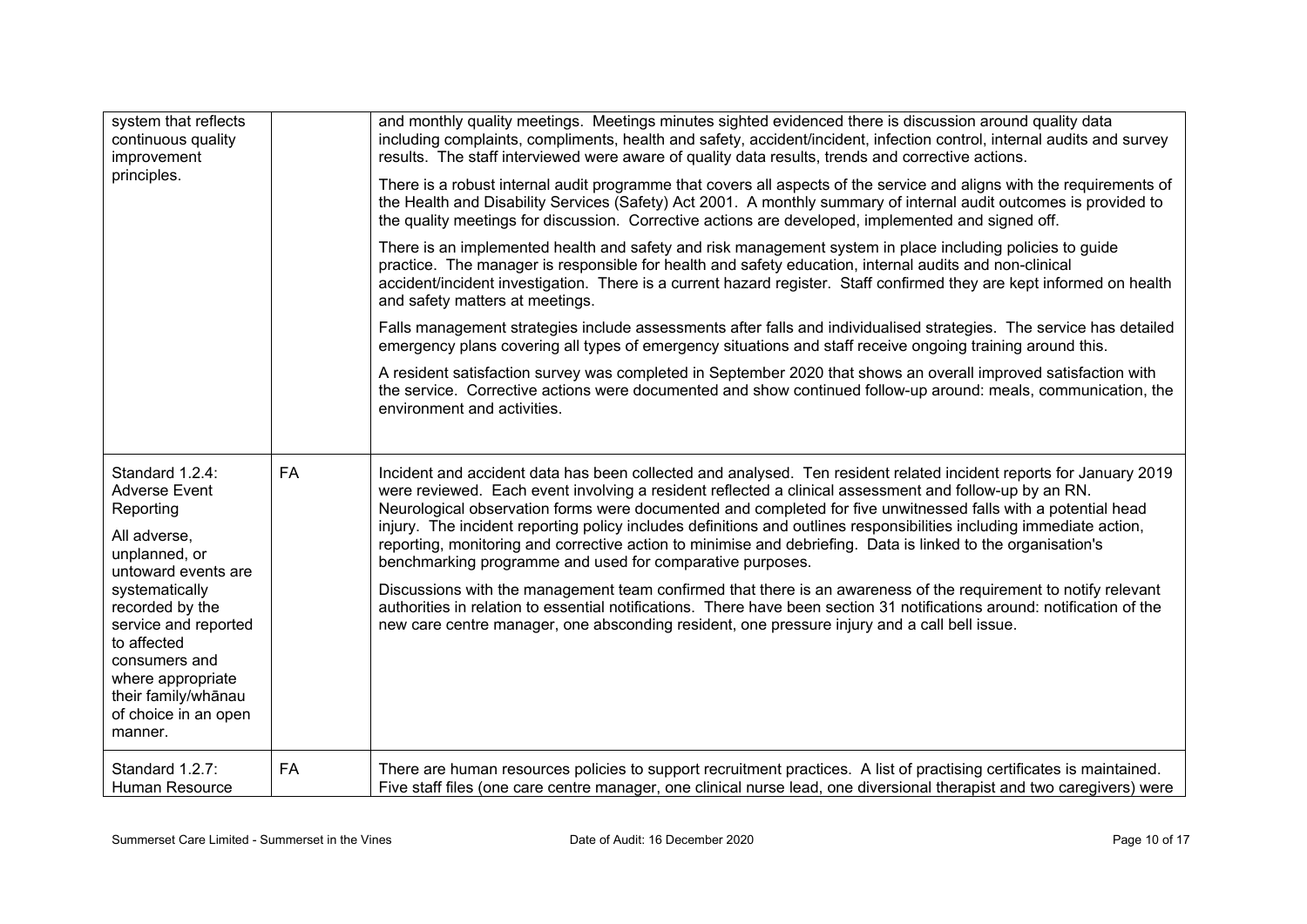| Management<br>Human resource<br>management<br>processes are<br>conducted in<br>accordance with<br>good employment<br>practice and meet the<br>requirements of<br>legislation.                          |    | reviewed and all had relevant documentation relating to employment. All files reviewed included annual<br>performance appraisals for staff who had been employed for longer than one year. A register of RN practising<br>certificates is maintained. Practicing certificates for other health practitioners are retained to provide evidence of<br>registration. The service has an orientation programme in place that provides new staff with relevant information for<br>safe work practice. The orientation programme includes documented competencies and induction checklists. A full<br>orientation was completed for staff prior to the opening of the service.<br>Staff interviewed could describe the orientation process and believed new staff were adequately orientated to the<br>service. There is an implemented annual education plan. A competency programme is in place with different<br>requirements according to work type (eg, caregivers, RN and household staff). Core competencies are completed,<br>and a record of completion is maintained on staff files. Four of the seven RNs are interRAI trained, including the<br>care centre manager. Staff interviewed were aware of the requirement to complete competency training.<br>Caregivers are supported to complete an aged care training programme. |
|--------------------------------------------------------------------------------------------------------------------------------------------------------------------------------------------------------|----|--------------------------------------------------------------------------------------------------------------------------------------------------------------------------------------------------------------------------------------------------------------------------------------------------------------------------------------------------------------------------------------------------------------------------------------------------------------------------------------------------------------------------------------------------------------------------------------------------------------------------------------------------------------------------------------------------------------------------------------------------------------------------------------------------------------------------------------------------------------------------------------------------------------------------------------------------------------------------------------------------------------------------------------------------------------------------------------------------------------------------------------------------------------------------------------------------------------------------------------------------------------------------------------------------------------------------------------|
| Standard 1.2.8:<br>Service Provider<br>Availability<br>Consumers receive<br>timely, appropriate,<br>and safe service from<br>suitably<br>qualified/skilled<br>and/or experienced<br>service providers. | FA | There is a safe staffing policy and procedure, which describes staffing and is based on benchmarking information.<br>Staffing levels and skills mix policy is the documented rationale for determining staffing levels and skill mixes for<br>safe service delivery. The village manager and care centre manager, both work 40 hours per week from Monday to<br>Friday and are available on call for any operational issues or clinical support respectively. The clinical nurse lead<br>works Monday to Thursday. The service provides 24-hour RN cover.<br>At the time of the audit there were 41 of 43 residents in total (20 rest home and 21 hospital). There are two RNs<br>and six caregivers (three long and three short shifts) on duty on the morning shift, one RN and five caregivers (three<br>long and two short shifts) on duty on the afternoon shift, and one RN and two caregivers on duty on the night shift.<br>A staff availability list ensures that staff sickness and vacant shifts are covered. Additional staff were rostered on<br>duty during the Covid-19 lockdown. This included an additional RN, two additional caregivers and an extra<br>housekeeper each day.<br>Interviews with staff, residents and family members identified that staffing is adequate to meet the needs of<br>residents.      |
| Standard 1.3.12:<br>Medicine<br>Management<br>Consumers receive<br>medicines in a safe<br>and timely manner                                                                                            | FA | There are medicine management policies and procedures that align with recognised standards and guidelines for<br>safe medicine management practice in accordance with the Medicines Care Guide for Residential Aged Care 2011.<br>Registered nurses and ENs and senior caregivers are responsible for the administration of medications for care<br>residents. Medication competencies and education is completed annually for all staff who administer medications.<br>The service has an electronic medication system. There were no residents self-medicating on the day of audit. Ten<br>resident medication charts on the electronic medication system were reviewed. The charts had photograph<br>identification and allergy status recorded. Indications for use were documented in all charts reviewed. All 'as                                                                                                                                                                                                                                                                                                                                                                                                                                                                                                              |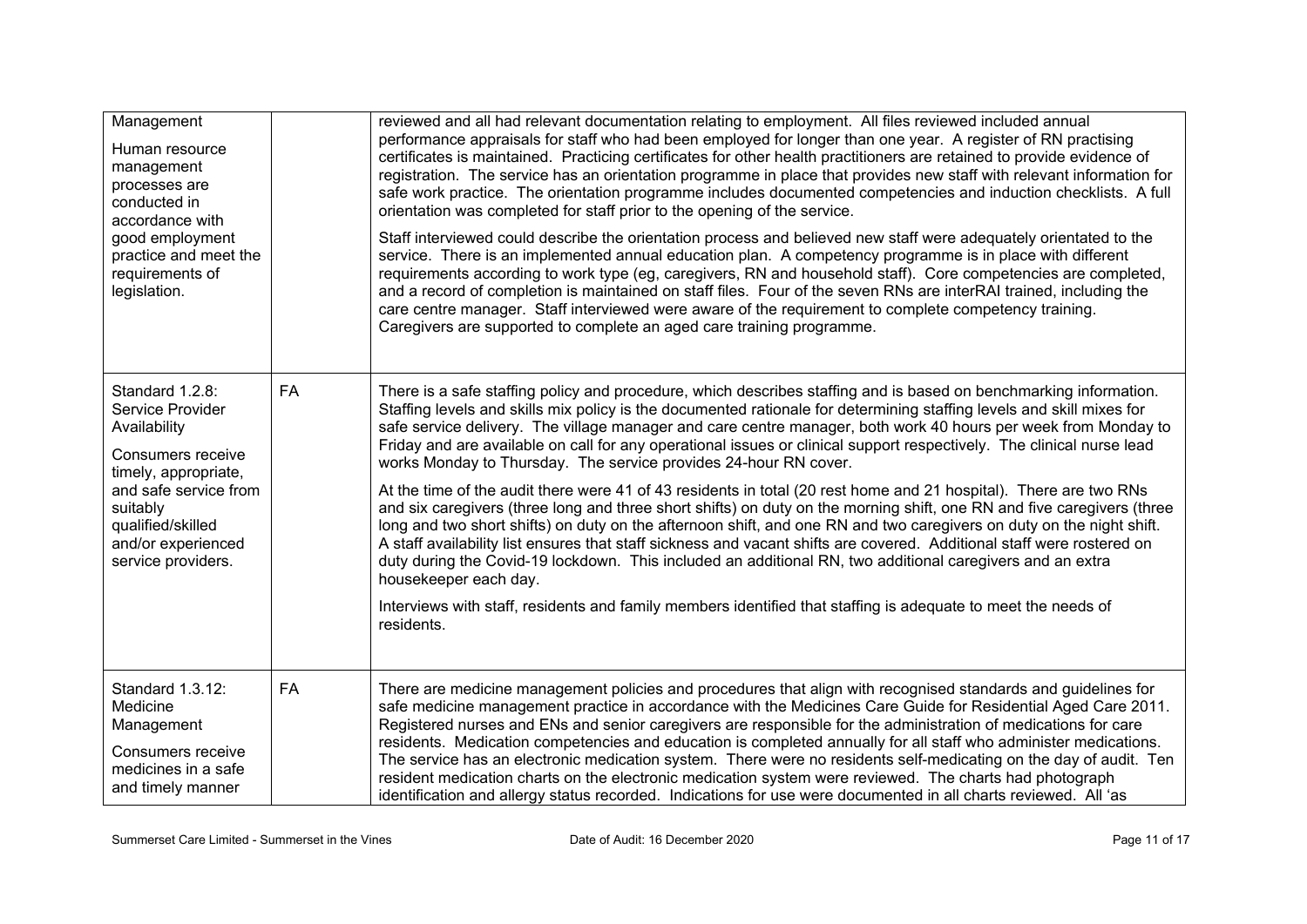| that complies with<br>current legislative<br>requirements and<br>safe practice<br>guidelines.                                                                                                                              |           | required' medications had an indication for use. The general practitioner had reviewed the medication chart three<br>monthly. There was evidence that all medications were checked on delivery with any discrepancies fed back to the<br>supplying pharmacy. There were no residents self-medicating and RNs interviewed were knowledgeable around<br>monitoring self-medication. All medications were stored appropriately and safely.                                                                                                                                                                                                                                                                                                                                                                                                                                                                                                                                                                                                                                                                                                                                                                                                                                                                                                                                                                                                                                                                    |
|----------------------------------------------------------------------------------------------------------------------------------------------------------------------------------------------------------------------------|-----------|------------------------------------------------------------------------------------------------------------------------------------------------------------------------------------------------------------------------------------------------------------------------------------------------------------------------------------------------------------------------------------------------------------------------------------------------------------------------------------------------------------------------------------------------------------------------------------------------------------------------------------------------------------------------------------------------------------------------------------------------------------------------------------------------------------------------------------------------------------------------------------------------------------------------------------------------------------------------------------------------------------------------------------------------------------------------------------------------------------------------------------------------------------------------------------------------------------------------------------------------------------------------------------------------------------------------------------------------------------------------------------------------------------------------------------------------------------------------------------------------------------|
| Standard 1.3.13:<br>Nutrition, Safe Food,<br><b>And Fluid</b><br>Management<br>A consumer's<br>individual food, fluids<br>and nutritional needs<br>are met where this<br>service is a<br>component of service<br>delivery. | <b>FA</b> | Summerset in the Vines has comprehensive nutritional management policies and procedures for the provision of<br>food services for residents. The service has a new contractor for the provision of all meals on site. The kitchen is<br>adjacent to the dining room. Meals are served from the bain marie to residents in the dining room. Meals can be<br>delivered to residents who prefer to remain in their room. There is an up-to-date food control plan. As part of the<br>food safety programme, kitchen fridge/freezer temperatures and food temperatures are recorded and documented<br>at the beginning of the service and when the last meal is served.<br>Food safety training for food services staff has been completed. The seasonal menu has been reviewed by a<br>dietitian. The menu includes the resident preferences and resident dietary requirements. Dislikes are known and<br>accommodated. Special diets such as gluten free, soft diet, pureed meals, high calorie diet and diabetic diet are<br>provided. The service also has an onsite café which is run by the same contractor. Residents and families can<br>purchase meals from the café. The chef manager receives feedback from resident meetings, surveys and<br>welcomes suggestions on the meal service. Residents and family members interviewed commented positively<br>about the food services.                                                                                                                   |
| Standard 1.3.6:<br>Service<br>Delivery/Interventions<br>Consumers receive<br>adequate and<br>appropriate services<br>in order to meet their<br>assessed needs and<br>desired outcomes.                                     | <b>FA</b> | Four long term care plans and the respite care plan reviewed included interventions that reflected the resident's<br>current needs. When a residents' condition changes the RN initiates a GP visit or specialist referral. Residents<br>interviewed reported their needs were being met. Family members interviewed stated the care and support met<br>their expectations for their relative. There was documented evidence of relative contact for any changes to resident<br>health status. Registered nurses are regularly involved in resident daily care and ongoing assessments as identified<br>in the progress notes.<br>Care plan interventions were comprehensive and included current assessed support needs. Monitoring forms are<br>completed on the electronic resident system. Work logs entered onto the system alert staff of monitoring<br>requirements and these are signed off as completed. Registered nurses review the monitoring charts, which include<br>pain monitoring, neurological observations, bowel monitoring, two hourly re-positioning, restraint/enablers<br>monitoring and food and fluid intake monitoring.<br>Continence products are available and resident files include bowel management, and continence products identified<br>for day use, night use, and other management. Specialist continence advice is available as needed and this could<br>be described by the RNs interviewed. Caregivers and RNs interviewed stated there is adequate continence and |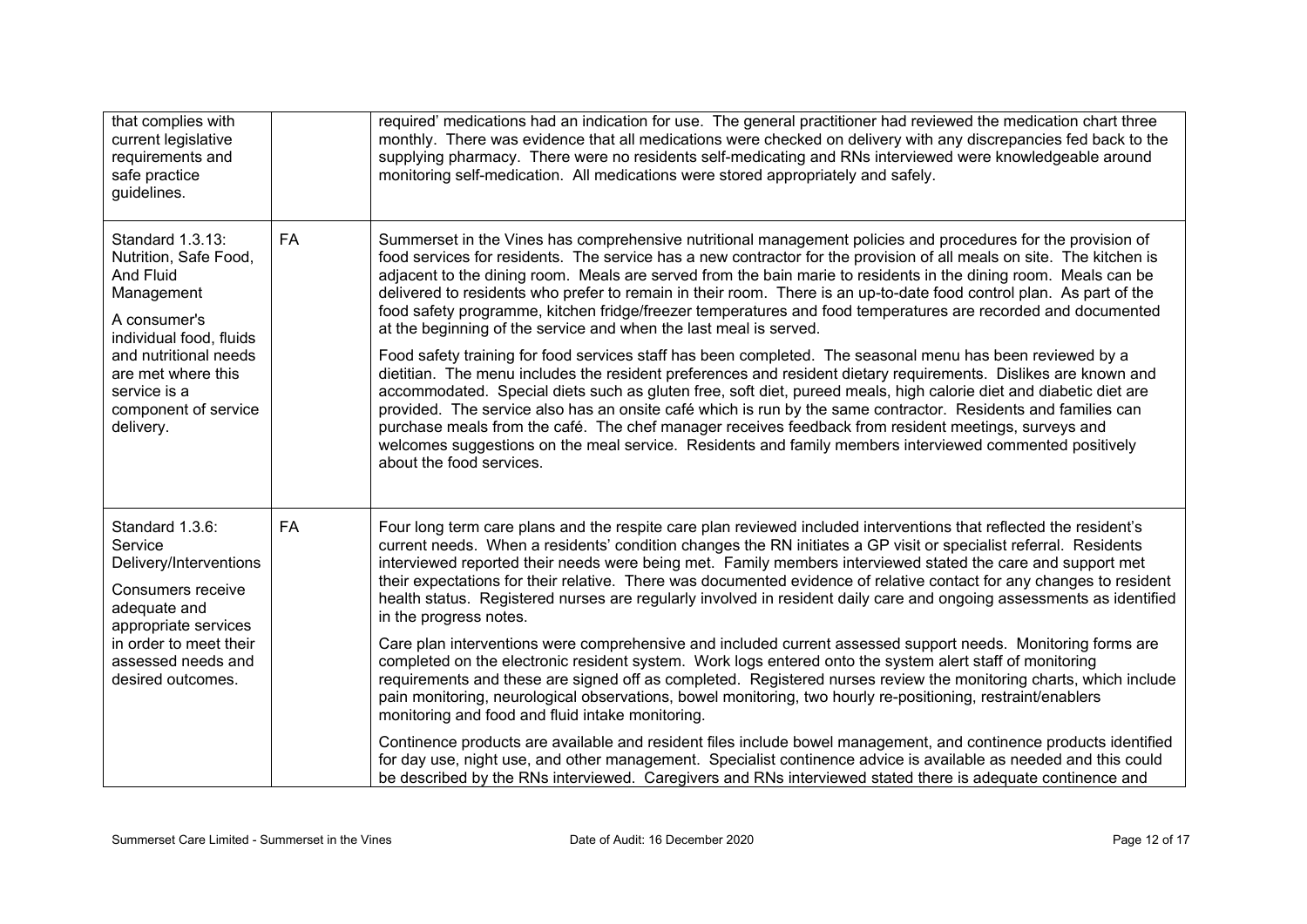|                                                                                                                                                                                                                                                  |    | wound care supplies.                                                                                                                                                                                                                                                                                                                                                                                                                                                                                                                                                                                                                                                                                                                                                                                                                                                                                                                                                                                                                                                                                                                                                                                                                                                                                                                                                                                                                                                                                                     |
|--------------------------------------------------------------------------------------------------------------------------------------------------------------------------------------------------------------------------------------------------|----|--------------------------------------------------------------------------------------------------------------------------------------------------------------------------------------------------------------------------------------------------------------------------------------------------------------------------------------------------------------------------------------------------------------------------------------------------------------------------------------------------------------------------------------------------------------------------------------------------------------------------------------------------------------------------------------------------------------------------------------------------------------------------------------------------------------------------------------------------------------------------------------------------------------------------------------------------------------------------------------------------------------------------------------------------------------------------------------------------------------------------------------------------------------------------------------------------------------------------------------------------------------------------------------------------------------------------------------------------------------------------------------------------------------------------------------------------------------------------------------------------------------------------|
|                                                                                                                                                                                                                                                  |    | The service had 29 wounds documented, including three pressure injuries (one each of stage one, two and three -<br>all were healing well). Four residents had more than one wound. All wounds, including those recently healed, were<br>on the wound log. Recently healed wounds were on the wound log to ensure monitoring. Wound assessment and<br>management plans were documented including complete evaluations of each wound, this is an improvement from<br>the previous audit.                                                                                                                                                                                                                                                                                                                                                                                                                                                                                                                                                                                                                                                                                                                                                                                                                                                                                                                                                                                                                                   |
|                                                                                                                                                                                                                                                  |    | Caregivers reported that a range of equipment was readily available as needed including hoists and manual<br>handling equipment.                                                                                                                                                                                                                                                                                                                                                                                                                                                                                                                                                                                                                                                                                                                                                                                                                                                                                                                                                                                                                                                                                                                                                                                                                                                                                                                                                                                         |
| Standard 1.3.7:<br><b>Planned Activities</b><br>Where specified as<br>part of the service<br>delivery plan for a<br>consumer, activity<br>requirements are<br>appropriate to their<br>needs, age, culture,<br>and the setting of the<br>service. | FA | The service continues to employ a recreational therapist who is studying towards obtaining her diversional therapist<br>qualification. She works 31 hours per week, Sunday to Thursday. There is also a part time recreational therapist on<br>Saturday and as required. The recreational therapist teleconferences with other Summerset recreational therapists<br>weekly. The programme is prepared a month in advance and are meaningful and relevant for all residents. Rest<br>home and hospital residents join together for the activity programme. Participation of residents is monitored and<br>documented. There are strong links with community. Group activities reflect ordinary patterns of life and include at<br>least weekly planned visits to the community. All residents in the facility may choose to attend any of the activities<br>offered.<br>On the days of the audit, residents were observed being actively involved with a variety of activities.<br>The activity person or operations manager interviews each newly admitted resident on or soon after admission and<br>takes a social history. This information is then used to develop a diversional therapy plan, which is then reviewed<br>six-monthly as part of the interRAI and care plan review/evaluation process.<br>Residents and families interviewed stated they enjoy the variety of activities offered and they have input into<br>planning of the programme via daily feedback, resident surveys and at resident meetings. |
| Standard 1.3.8:<br>Evaluation<br>Consumers' service<br>delivery plans are<br>evaluated in a<br>comprehensive and<br>timely manner.                                                                                                               | FA | Residents are reassessed using the interRAI process at least six-monthly or if there has been a significant change<br>in their health status. Long-term care plans are then evaluated and updated. There was documented evidence that<br>care plan evaluations were current in resident files sampled for residents who had resided in the service for over six<br>months. The files sampled documented that the GP had reviewed residents three-monthly (for those that had been<br>at the service longer than three months) or when requested if issues arise or their health status changes. The<br>registered nurses interviewed explained the communication process with the GP. Short-term care plans were<br>evident for the care and treatment of residents and had been evaluated and closed or transferred to the long-term<br>care plan if required.                                                                                                                                                                                                                                                                                                                                                                                                                                                                                                                                                                                                                                                          |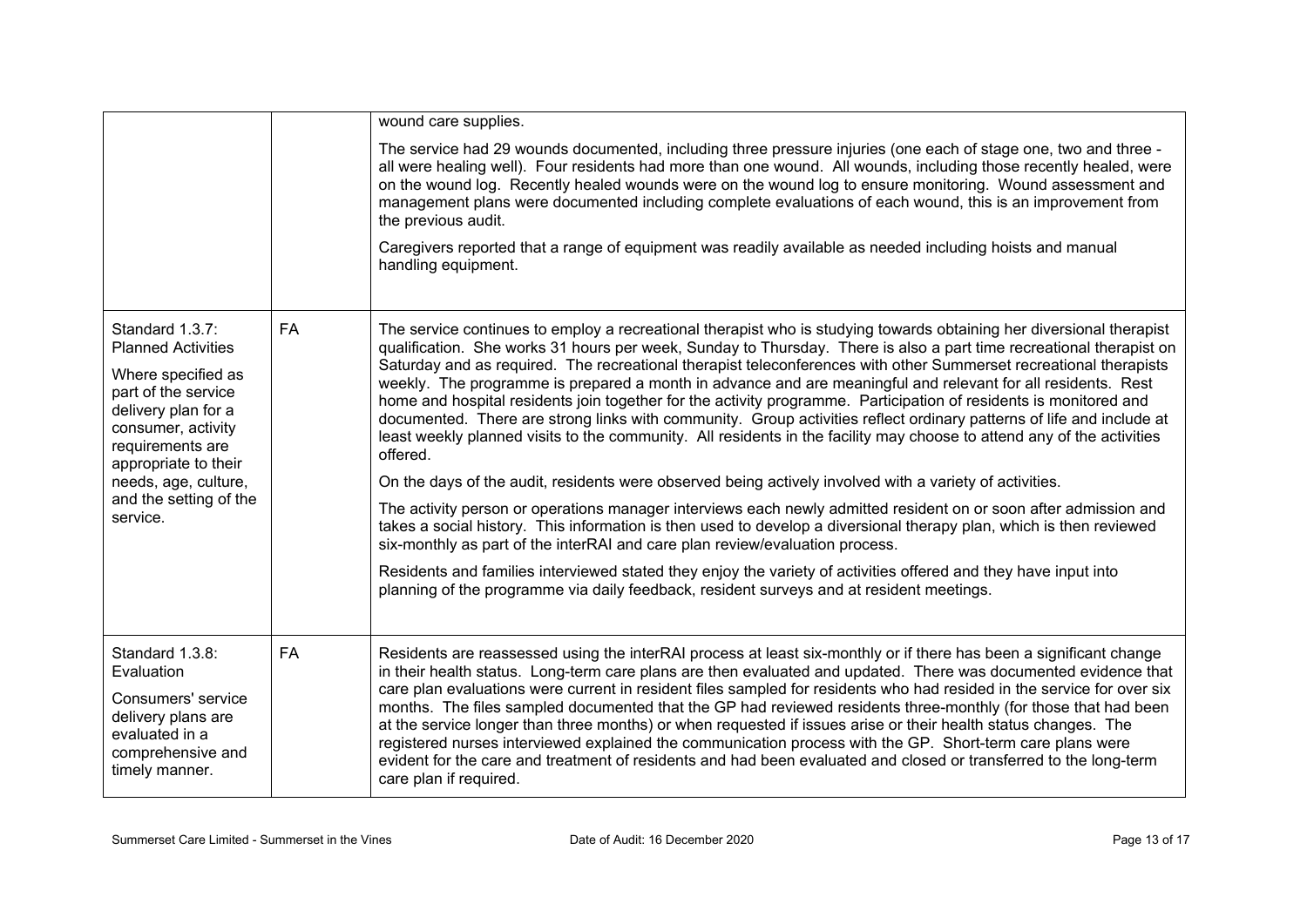| Standard 1.4.2:<br><b>Facility Specifications</b><br>Consumers are<br>provided with an<br>appropriate,<br>accessible physical<br>environment and<br>facilities that are fit<br>for their purpose.                                              | <b>FA</b> | The building has a current building warrant of fitness. A planned and reactive maintenance plan is implemented.<br>Hot water temperatures have been tested and recorded monthly. All temperatures were within range, this is an<br>improvement from the previous audit. The corridors are wide and have safety rails and promote safe mobility with<br>the use of mobility aids. Residents were observed moving freely around the areas with mobility aids where required.<br>The external areas and gardens were well maintained. All outdoor areas have seating and shade.<br>Caregivers interviewed stated they have adequate equipment to safely deliver care for rest home and hospital level<br>of care residents.          |
|------------------------------------------------------------------------------------------------------------------------------------------------------------------------------------------------------------------------------------------------|-----------|-----------------------------------------------------------------------------------------------------------------------------------------------------------------------------------------------------------------------------------------------------------------------------------------------------------------------------------------------------------------------------------------------------------------------------------------------------------------------------------------------------------------------------------------------------------------------------------------------------------------------------------------------------------------------------------------------------------------------------------|
| Standard 1.4.7:<br>Essential,<br>Emergency, And<br><b>Security Systems</b><br>Consumers receive<br>an appropriate and<br>timely response<br>during emergency<br>and security<br>situations.                                                    | FA        | There is an emergency management and civil defence plan in place to guide staff in managing emergencies and<br>disasters. Emergency equipment is available at the facility. A fire evacuation plan is in place that has been<br>approved by the New Zealand Fire Service. Fire safety and emergency management training is provided to staff.<br>There is appropriate equipment to respond to a fire and other clinical emergencies. Equipment was maintained by<br>the external contractors. There is at least one staff on duty who has a current first aid certificate, including staff who<br>facilitate outings; this is an improvement from the previous audit. Fire evacuation drills have been conducted six-<br>monthly. |
| Standard 3.2:<br>Implementing the<br>infection control<br>programme<br>There are adequate<br>human, physical, and<br>information resources<br>to implement the<br>infection control<br>programme and meet<br>the needs of the<br>organisation. | <b>FA</b> | The infection control committee comprises of a cross section of staff from areas of the service. The infection control<br>committee meetings were scheduled monthly. Since the previous audit meetings have taken place according the to<br>schedule. The facility has access to an infection control nurse specialist at the DHB, public health authorities,<br>laboratory, general practitioners and experts within the organisation. Infection events are forwarded to head office<br>for benchmarking.                                                                                                                                                                                                                        |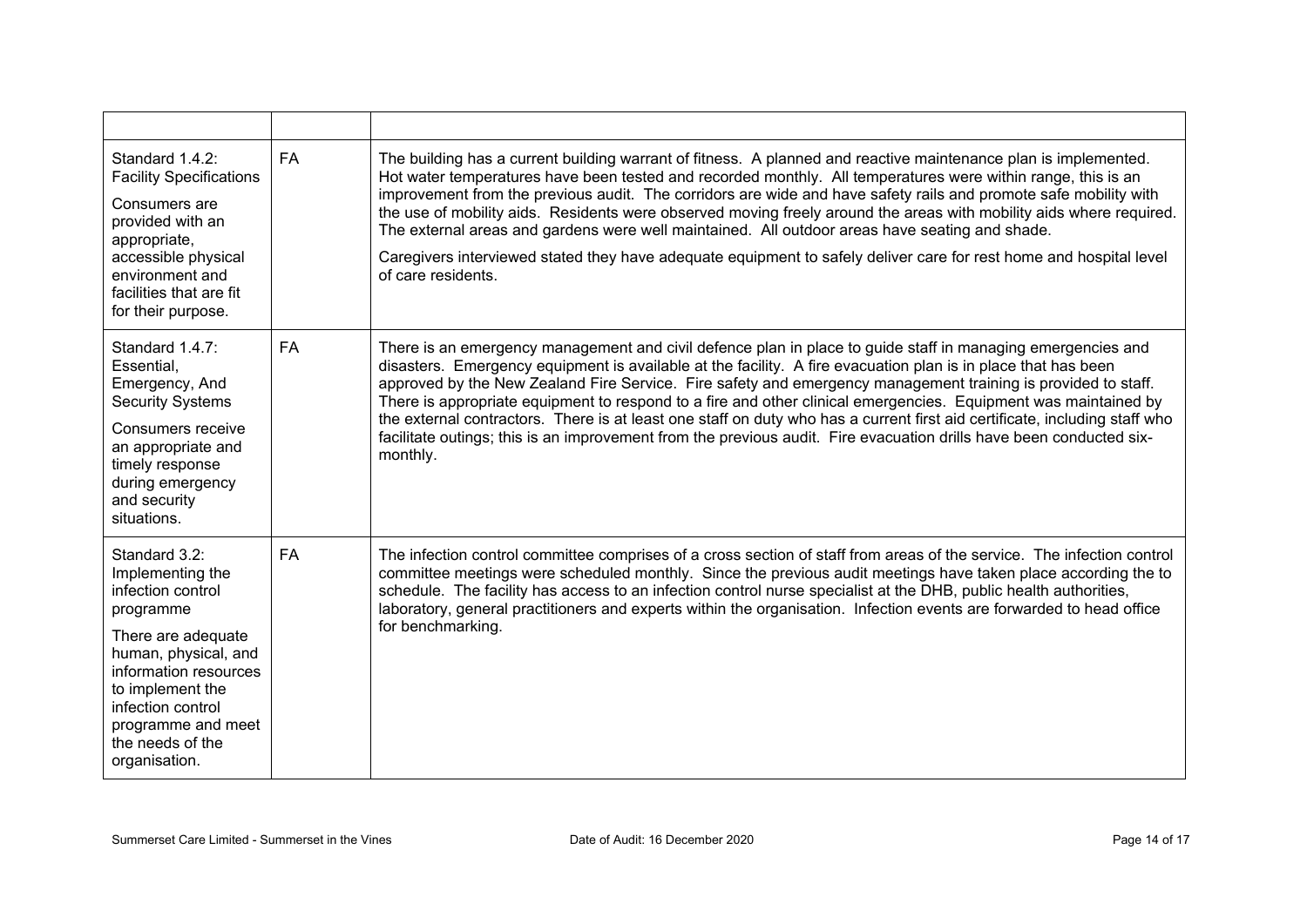| Standard 3.5:<br>Surveillance<br>Surveillance for<br>infection is carried<br>out in accordance<br>with agreed<br>objectives, priorities,<br>and methods that<br>have been specified<br>in the infection<br>control programme. | <b>FA</b> | There is a policy describing surveillance methodology for monitoring of infections. Surveillance programme is<br>implemented and is appropriate to the size and complexity of the facility. Infection events are entered into the<br>electronic patient management system and extracted monthly onto the share point electronic system. The infection<br>prevention and control coordinator provide infection control data, trends and relevant information to the infection<br>control committee and clinical/quality meetings. There is also a quality initiative in place with the aim of reducing<br>urinary infections. This is currently ongoing.<br>There is a 'Covid-19' folder available for all staff. The folder includes information, an action plan, as well as specific<br>interventions in the event of a resurgence. Additional training has been provided to staff around PPE. Contact<br>tracing continues at the service. |
|-------------------------------------------------------------------------------------------------------------------------------------------------------------------------------------------------------------------------------|-----------|----------------------------------------------------------------------------------------------------------------------------------------------------------------------------------------------------------------------------------------------------------------------------------------------------------------------------------------------------------------------------------------------------------------------------------------------------------------------------------------------------------------------------------------------------------------------------------------------------------------------------------------------------------------------------------------------------------------------------------------------------------------------------------------------------------------------------------------------------------------------------------------------------------------------------------------------|
| Standard $2.1.1$ :<br>Restraint<br>minimisation<br>Services demonstrate<br>that the use of<br>restraint is actively<br>minimised.                                                                                             | <b>FA</b> | There are policies around restraints and enablers. The service currently has one resident assessed as requiring the<br>use of restraint and one requiring an enabler (bedrails). The care plans are up to date and provide the basis of<br>factual information in assessing the risks of safety and the need for restraint. Ongoing consultation with the resident<br>and family/whānau is also identified. Residents voluntarily request and consent to enabler use. Staff receive<br>training around restraint minimisation.                                                                                                                                                                                                                                                                                                                                                                                                               |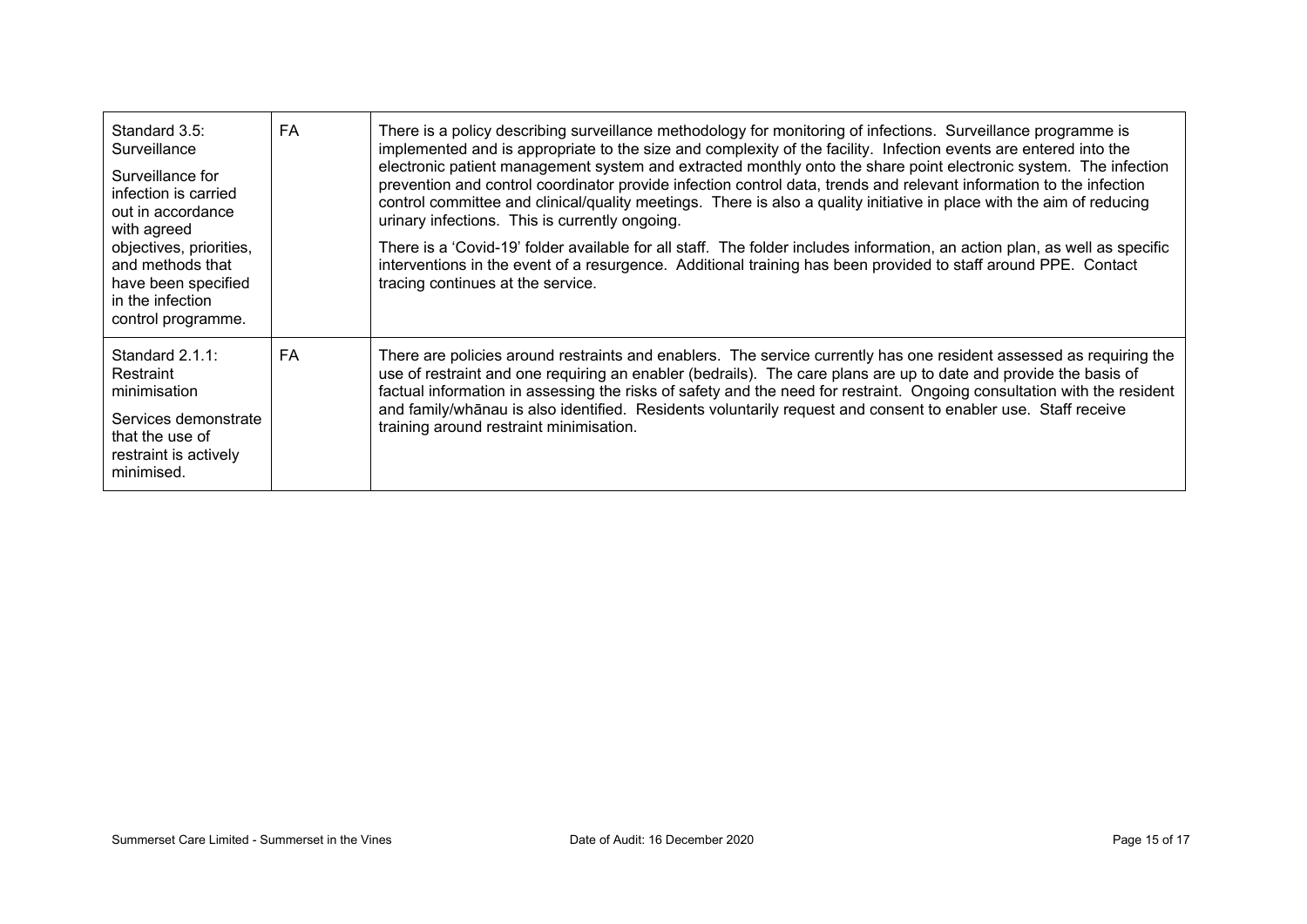## **Specific results for criterion where corrective actions are required**

Where a standard is rated partially attained (PA) or unattained (UA) specific corrective actions are recorded under the relevant criteria for the standard. The following table contains the criterion where corrective actions have been recorded.

Criterion can be linked to the relevant standard by looking at the code. For example, a Criterion 1.1.1.1: Service providers demonstrate knowledge and understanding of consumer rights and obligations, and incorporate them as part of their everyday practice relates to Standard 1.1.1: Consumer Rights During Service Delivery in Outcome 1.1: Consumer Rights.

If there is a message "no data to display" instead of a table, then no corrective actions were required as a result of this audit.

No data to display